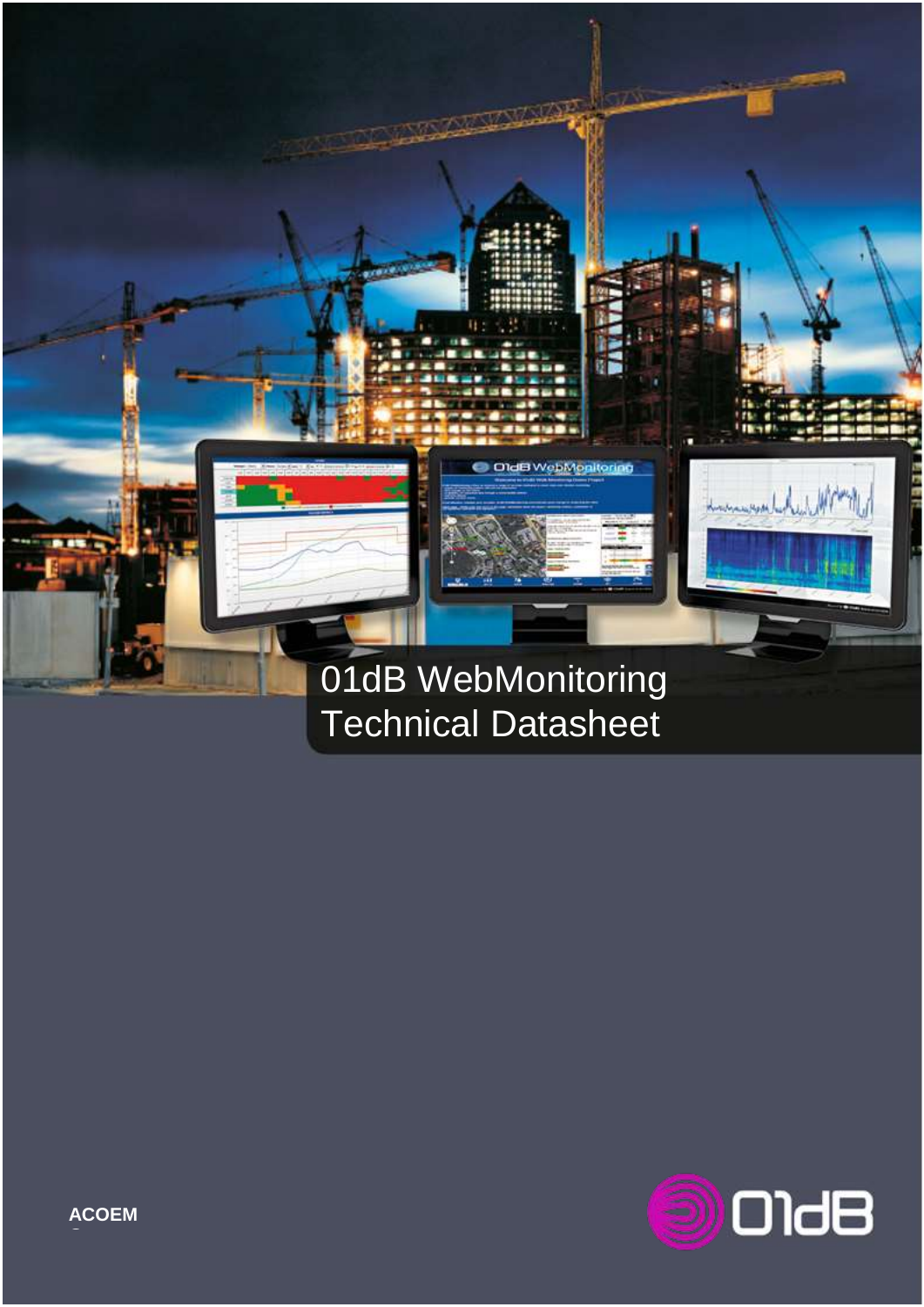*01dB WebMonitoring is a simple and efficient solution for environmental noise & vibration monitoring. For a fixed monthly fee and a 3 month minimum rental period, 01dB offers an extensive range of ondemand services:*

- *supply of monitoring terminals with pre-set parameters,*
- *data storage and back-up on the Cloud,*
- *periodic system checks and remote maintenance,*
- *availability of measured data through a customizable website,*
- *real-time alarms based on thresholds for quick decision making.*

*Cost effective, reliable and versatile, 01dB WebMonitoring takes the hard work out of monitoring and lets you focus on data and results.*

#### **CUSTOMER BENEFITS**

#### **Simplified implementation and management of monitoring**

- No IT structure required
- No management of phone subscription
- Supply of plug & play monitoring terminals
- Simple and user-friendly Web interface (no training required)
- 24/7 information available from any computer or mobile device

#### **Enhanced productivity**

- Class-1 reliability of data measured by 01dB terminals
- Fast implementation of Web interface
- Automatic calculation of recomposed indicators and publishing of synthetic results using a colour code (red, orange, green)
- Fast data analysis using the 01dB HeatMap visual tool
- Alarm management from the Web interface
- Automated reports about user-selected periods (day, week, month, year, etc.)

#### **Cost control**

- t control<br>• Fixed monthly cost per terminal, all services included
- No hardware investment (monitoring terminal and computer hardware)
- Project cost splitting over the entire monitoring period
- Capacity to address projects requiring several terminals over a short period of time
- Unlimited number of terminals, sites and users

#### **MAIN APPLICATIONS**

The 01dB WebMonitoring service offer applies to all types of monitoring projects. It can be used to measure, monitor and manage noise and vibration in multiple applications:

- construction sites
- urban areas
- places playing music
- industrial sites
- airports and airfields
- heliports
- road infrastructures
- rail infrastructures
- wind farms
- recreational activities...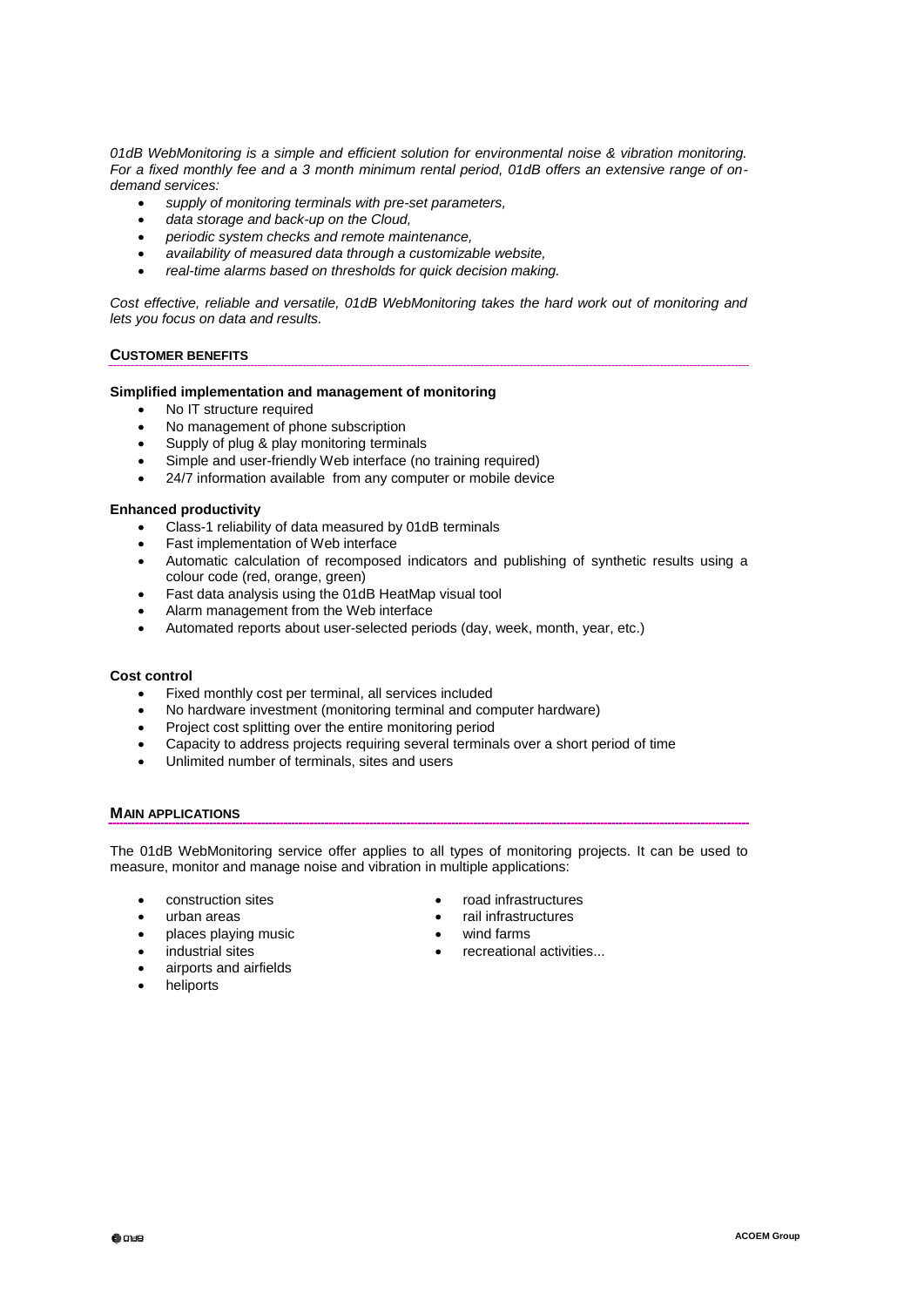# **THE 01DB WEBMONITORING OFFER**

01dB WebMonitoring is a performing service offer allowing for the fast implementation and optimum management of noise and vibration monitoring systems. Its purpose is to free the users from the technical requirements related to monitoring (network deployment, computer management, on-site maintenance), but also to decrease operating costs.

To reach this objective, ACOEM has implemented, since 2007, a "Monitoring" department that supervises all operations, from pre-sales consulting to on-site monitoring. This expertise has allowed developing performing measurement terminals (DUO, CUBE), as well as Web services suited to the requirements of each type of monitoring.

01dB WebMonitoring offers unrivalled service quality that guarantees reliable data to the customer without compromise on metrology. This is a sound basis for automatic calculations and/or expert analysis achieved by an acoustic consultant



*Figure 1: Principles of 01dB WebMonitoring*

### **PRINCIPLE: SIMPLE AND EFFICIENT!**

A noise and vibration monitoring project is defined with several parameters:

- Number of measurement terminals (noise and/or vibration)
- Indicators to measure and store
- Indicators to compute and display
- Alarm thresholds (if required)
- On-site installation
- Maintenance requirements
- …

All these parameters are taken into account by the ACOEM teams of specialists so as to optimise the monitoring system proposed to the customer.

Based on a monthly fee, the customer will benefit from:

- One or several metrological measurement terminals (checked and calibrated before shipping)
- Secured access (private or public) to a customised Web interface containing the transferred elements (indicators, alarm thresholds, pictures of the monitored site etc.)
- A bundle of associated Web services (data backups, access to FTP server, etc.)
- Related associated maintenance services (calibration, standard hardware replacement, etc.)

As an option, ACOEM can also handle installation and dismounting of the terminals, on-site maintenance, customisation of the Web interface to comply with the customer's graphic style guide, etc.

You system is already operational, focus on the analysis of your monitoring data!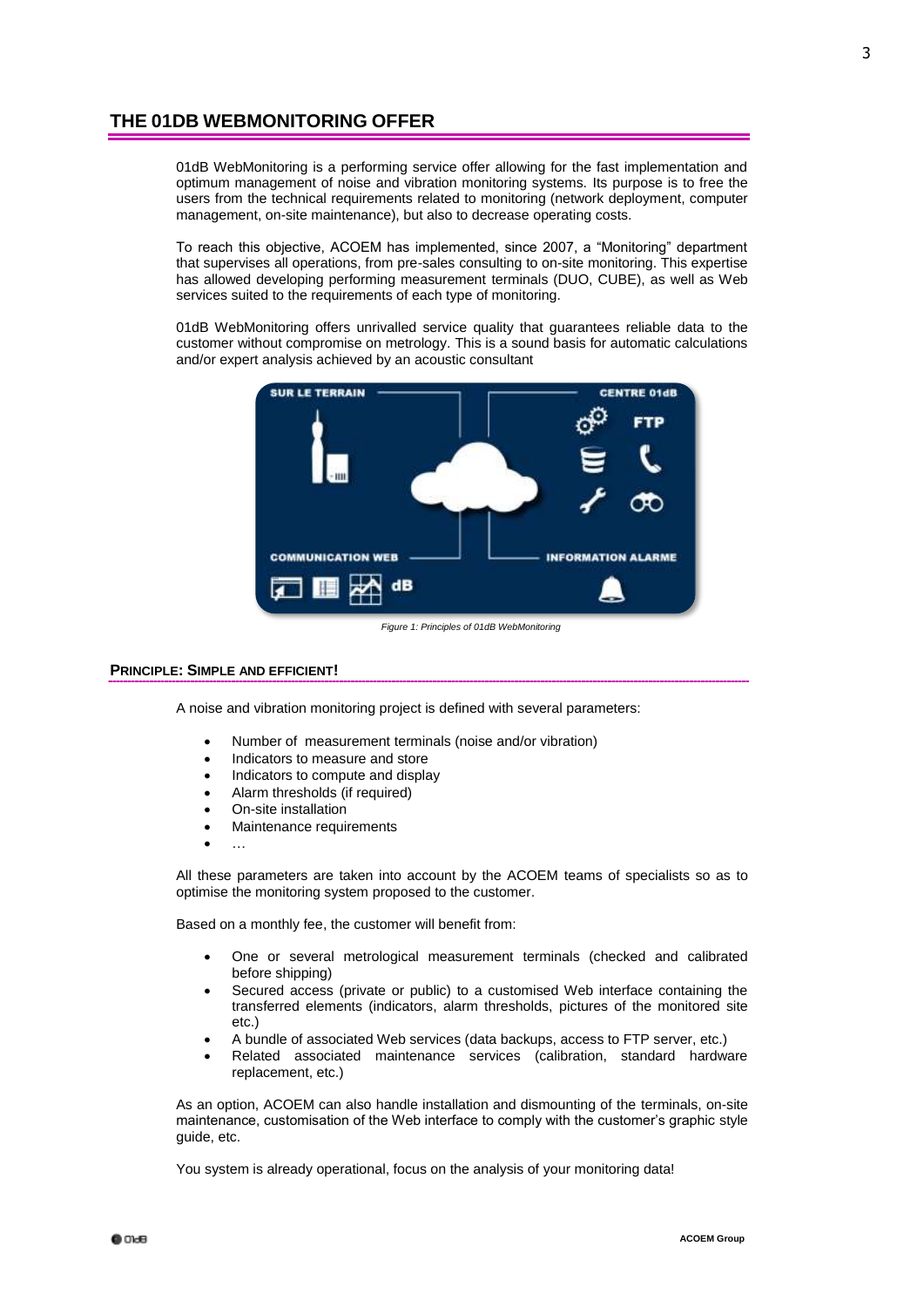#### **HARDWARE: NO COMPROMISE ON MEASUREMENT**



*Figure 2: DUO Smart Noise Monitor*

 As part of the 01dB WebMonitoring offer, ACOEM provides one or several measurement terminals for the entire monitoring period. Calibrated by our metrological laboratory, checked and set up by the "Monitoring" department, they benefit from all the functions required for monitoring (remote verification, automatic data transfer, 3G modem with subscription card, etc.).

Noise measurement terminal models are class-1 approved and include outdoor microphone units. Measured data are then reliable and highest quality.

An optional weather station can be directly connected to a noise measurement terminal to allow for the simultaneous measurement of up to 6 different parameters (wind direction and speed, temperature, rain intensity, etc.).

## **DATA THROUGHPUTS**

Fast access to data is one of the essential features of noise and vibration monitoring systems.

Two visual display modes are available with 01dB WebMonitoring:

- **Real-time mode:** When you access the customised Web interface, you can view data in real time (noise, vibration, weather and alarms) originating from the measurement terminals. These data can be displayed in different forms: superposition on a map, time history, Spectrogram, etc.
- **Offline mode:** Raw data (e.g., measured with an integration time of 1 s) are transferred from the terminal to the server every 6 hours and aggregated by the 01dB WebMonitoring calculation engine in order to assess recomposed indicators: Lden, Ld, LAeq(1h), LMax(1h)… Aggregated data are displayed directly on the Web interface and thus available for further analysis. The transfer periodicity can be decreased from 6 hours to 30 minutes, thus providing users with faster update of the data displayed on the Web interface. Event detection and quick acknowledgement of alarms or possible complaints becomes possible within a shorter response time.
- **D+1 calculation:** Every 24 hours, the system recalculates all average data in order to update long-term indicators (day, week, month) and also to take into account the delayed arrival of measurements (e.g., in case of a failure of the 3G network).

Finally, with the 01dB WebMonitoring interface, the user has a genuine data management terminal that allows processing and analysing quickly all events under monitoring.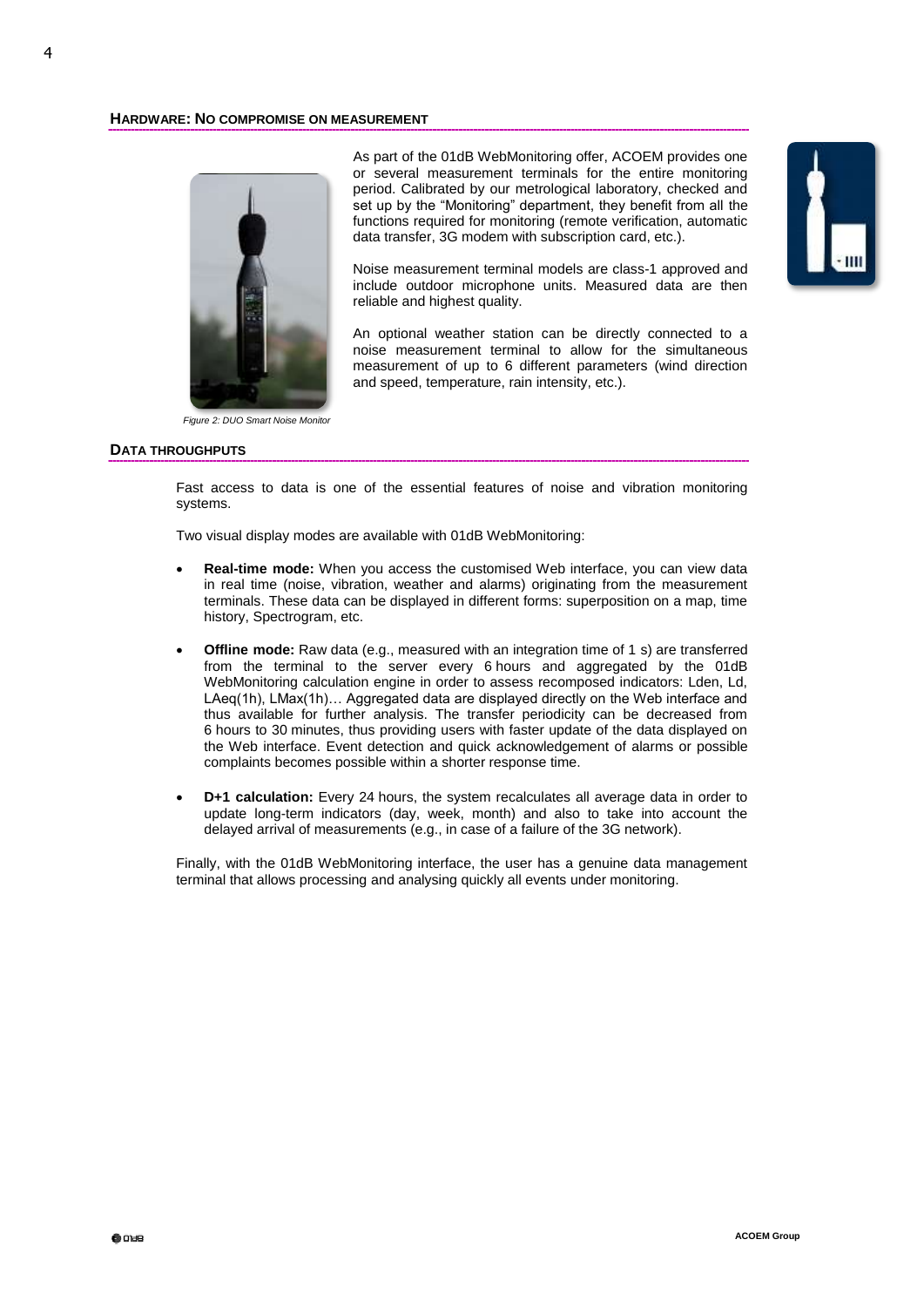# **DATA MANAGEMENT**

# **STORING AND SAVING**

With 01dB WebMonitoring, (raw) measured data transferred by the monitoring terminals are stored and backed up in the ACOEM data hosting centre. Several redundant backups allow for maximum protection of the data related to each project.

The raw data and Web interface are stored online during the entire project life and up to 6 months after the end of the agreement. When this 6-month period is completed, the data and Web interface are deleted. Backup of the data before final deletion from the ACOEM servers is the Customer's responsibility.

ACOEM offers an optional backup of the Web interface over longer periods, as well as the backup of all data. Please contact us for more information.

# **USING RAW DATA**

Raw data are available in 01dB file format (CMG, OPE, etc.) on an FTP server than can be accessed directly from the Web interface. Each user can retrieve and analyse data using the dBTRAIT software.

For customers who do not own a dBTRAIT licence, ACOEM provides the software for the entire duration of the project and for the next 6 months.

> **All first and** de faill in



## *Figure 3: dBTRAIT software*

The powerful dBTRAIT software offers advanced processing and analysis capabilities:

- Multi-curve display of the time history of overall and spectral indicators
- Calculation of average indicators: Leq over period, Lden
- Calculation on spectra: average spectrum, recomposition, etc.
- Statistical calculation: per source, per period, etc.
- Analysis of metrological signals: replay, 1/N octave, FFT, short Leq, etc.
- Manual coding, on threshold, cross correlation between channels
- Display of measurement sites on Google maps
- Export to Word and Excel

# **CONFIDENTIALITY OF YOUR DATA**

All data (measurement files, transferred information, etc.) are entirely confidential and cannot be used by ACOEM or any third party without Customer's written authorization.

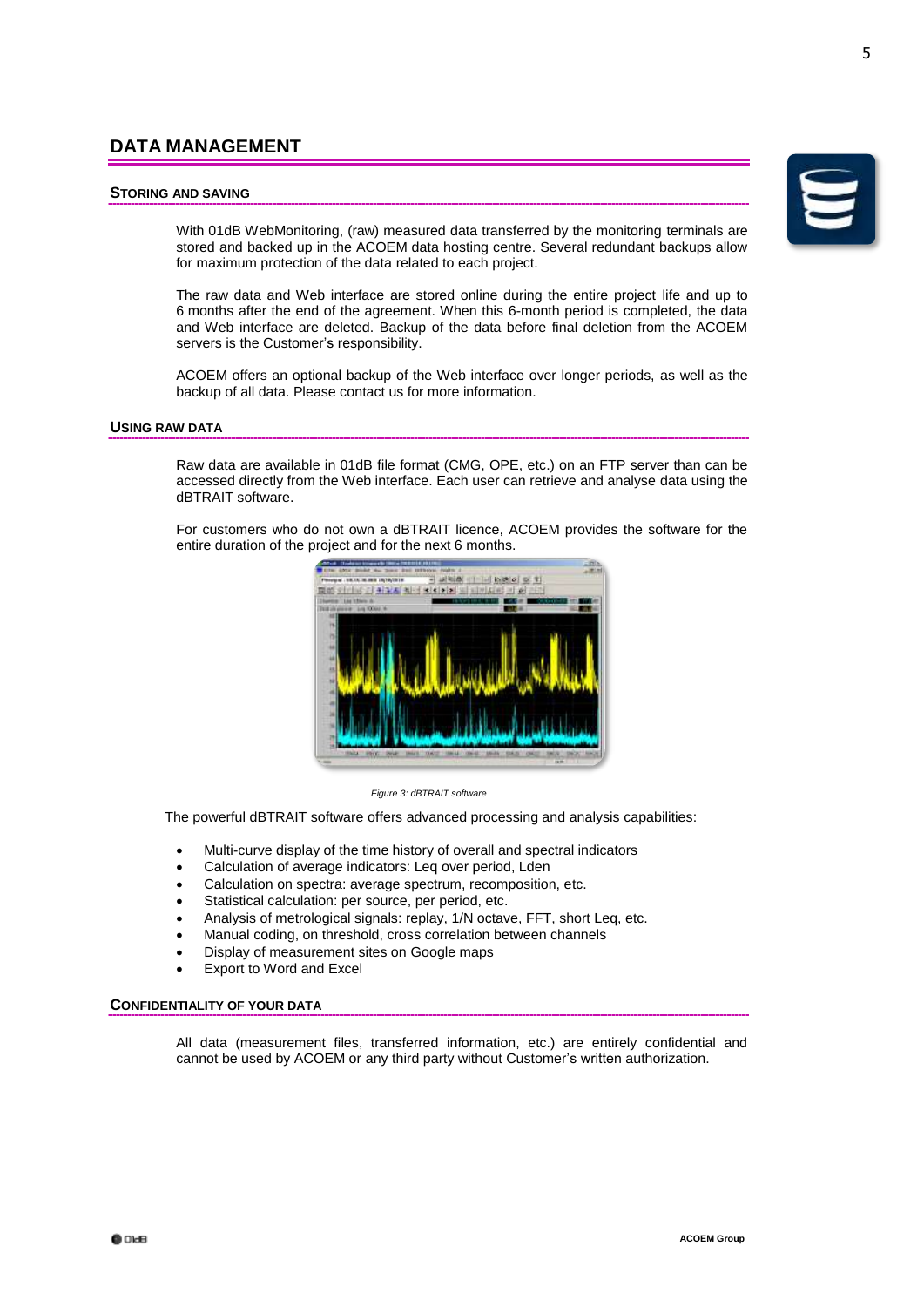# **WEB INTERFACE**

#### **ALWAYS CONNECTED TO YOUR PROJECT**



With 01dB WebMonitoring, ACOEM offers a simple and performing Web interface accessible to the different persons involved in a monitoring project. From any terminal (computer, tablet, smartphone, etc.) connected to the Internet, you can view all the information available, offline and real-time.



*Figure 4:* "*Site" page on the Web interface*

Available in 8 languages, the 01dB WebMonitoring interface is accessible upon customer's choice in private mode (which requires a user ID and a password) or in public mode.

In standard mode, a first level of customisation allows inserting a corporate logo and all information relative to the project (description, pictures of measurement points, hardware used, etc.).

As an option, the complete interface can be adapted to the Customer's graphic style guide. Please contact us for more information.

#### **STRUCTURE OF THE WEB INTERFACE**

The 01dB WebMonitoring interface consists of several pages:

- "Site": Set of measurement points presented on a geo-referenced map with main indicators and related follow-up tables.
- "Point": Offline information and graphics for each measurement point.
- "Station": Real time information for each measurement point.
- "Stations": Real-time information for all measurement points on the same page.

Navigation through the interface is intuitive: no training is required!

Using dynamic tabs in the different pages allows for a customised display to show essential information only.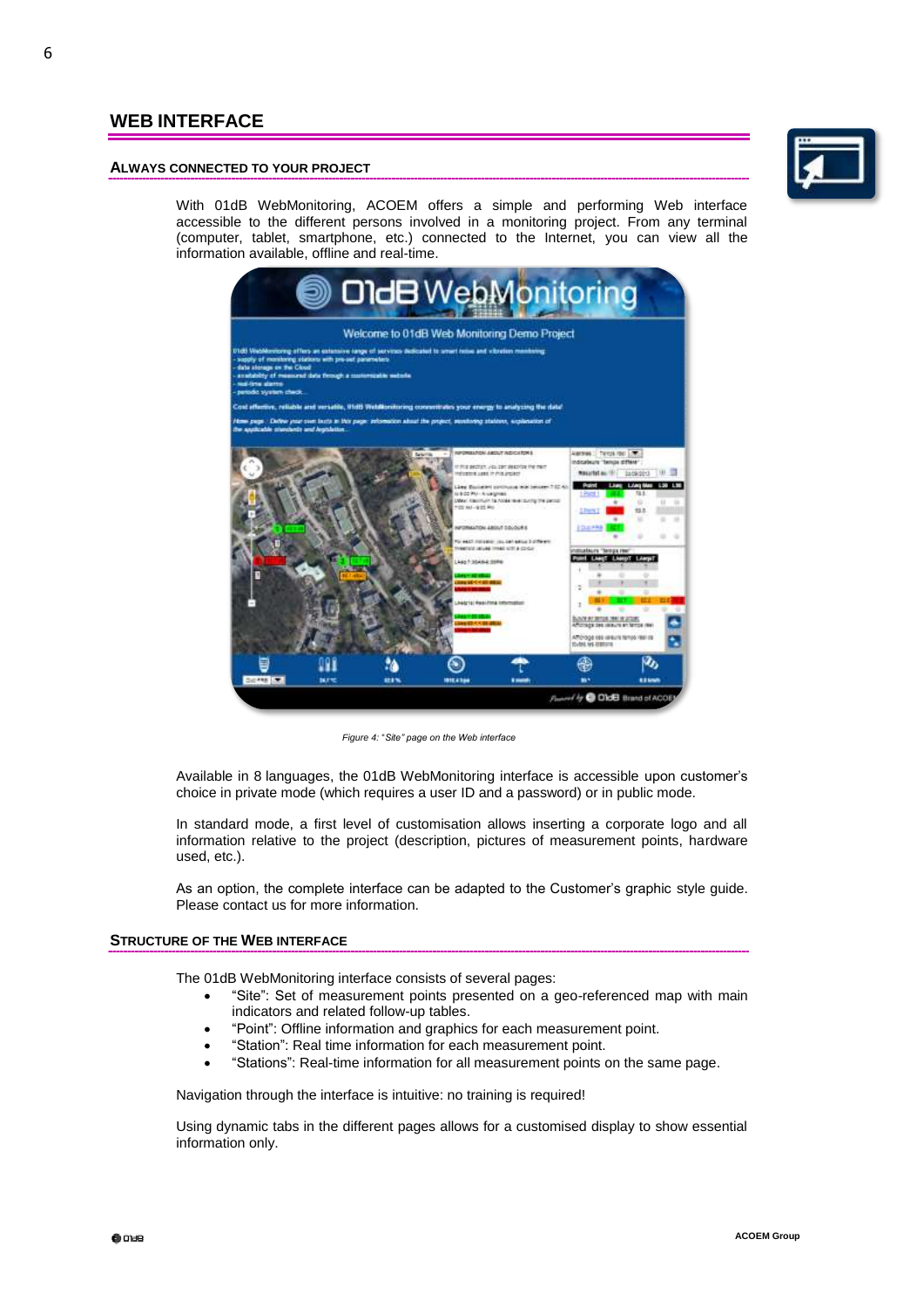The "Site" page allows displaying the measurement points locations on a map. Points are positioned, either based on their GPS coordinates (standard 01dB terminals have built-in GPS), or manually by the administrator. Clicking on the point will display an associated image and a link to the "Point" page.

Each point is associated with 2 pieces of information relative to noise levels:

- an offline indicator of type LAeq 6h-22h: Information on a past day
- a real-time indicator of type LAeq(1s): Instant information originating from the terminals

These indicators can be individually selected by clicking on the tables located at the right of the map (see Figures 4 and 9).



*Figure 5: Information on map*

#### **IMAGE SUPERPOSITION ON A MAP**

In addition to the location information provided by the geographical map, 01dB WebMonitoring allows for the transparent superposition of other pieces of information. For instance, an essential application would be to superpose a noise map generated by a noise simulation software program. Acoustic indicators can then be compared with calculated indicators.



*Figure 6: Superposition of a predictive map*

## **01DB HEATMAP AND OTHER GRAPHICS**

01dB HeatMap is an exclusive feature by 01dB designed for the display of information within a monitoring project. Its purpose is to provide users with simple and visual information of the status of the indicators monitored during the project. For instance, one can quickly display whether opening and closing hours of a construction site are complying with the committed time table or identify time slots presenting violations of statutory thresholds. 01dB HeatMap provides the users with a genuine data explorer.





*Figure 7: 01dB HeatMap and time history*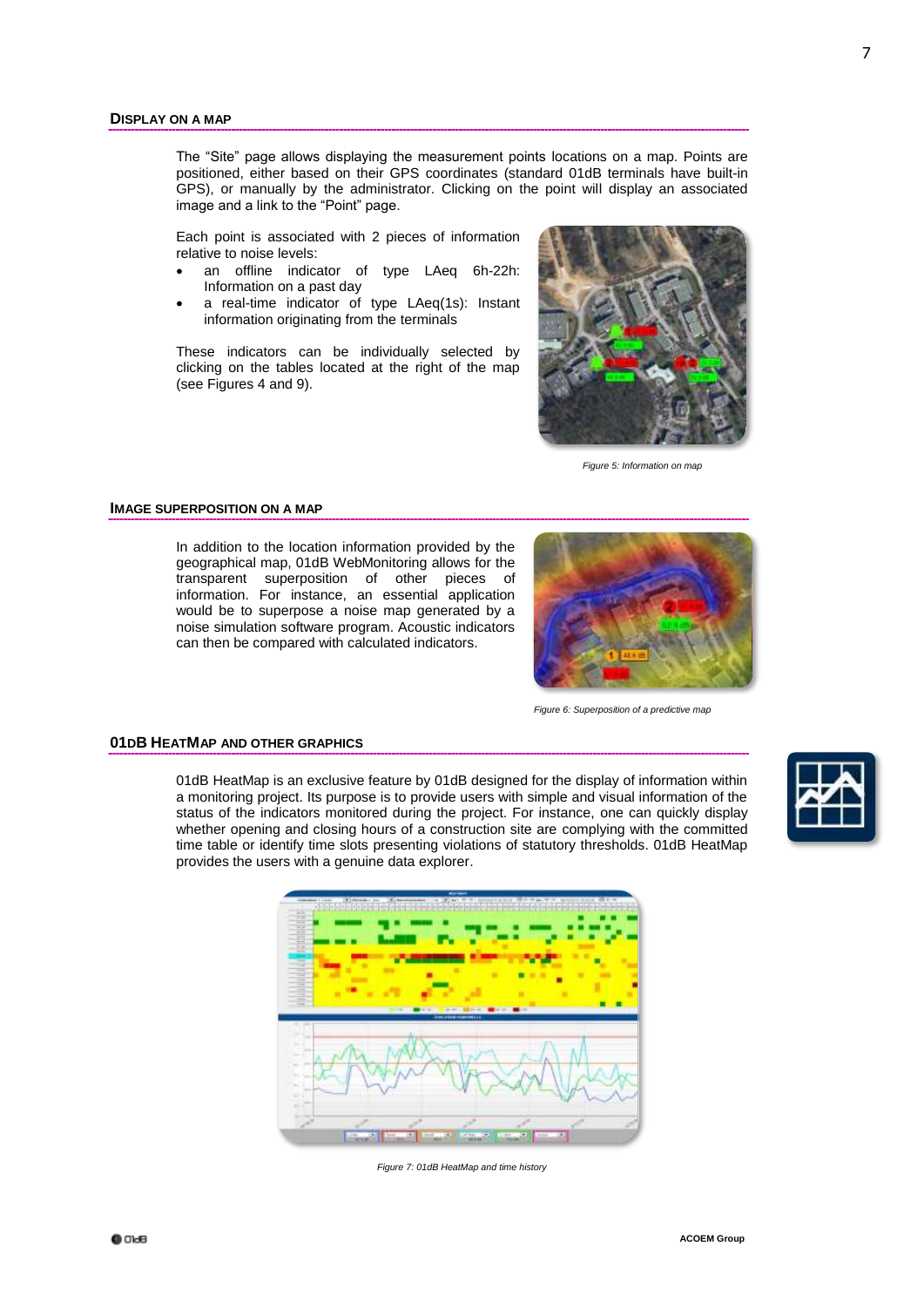Based on the hebdogram principle (colour display of average hourly levels versus week days), 01dB HeatMap offers advanced features and extends the possibilities offered by a classical hebdogram:

- Selection of the period on display: day, week, month, year
- Selection of recomposition versus period on display: 1 mn, 2 mn, 5 mn, 15 mn, 1 h, 24 h
- Selection of the indicator: average LAeq, LAMax, LA99, ALARM, meteorological data…

In addition, the 01dB WebMonitoring interface offers two other types of graphs to represent the measured and calculated indicators:

- Time history: visual display of up to 6 indicators superposed on 2 scales (logarithmic and linear) as contour lines versus time.
- Spectrogram: visual display of an indicator (average or statistical spectra) as a 2D time-frequency colour graph versus level.



*Figure 8: Time history and Spectrogram*

In offline mode, the 3 types of graphics are synchronised based on the parameters selected in 01dB HeatMap. For instance, if the user selects Friday with a 15-minute recomposition, the other 2 graphs will be automatically updated so as to display the same duration and same recomposition. Associated indicators are automatically updated as well.

In real-time mode, the "Time history" and "Spectrogram" graphs are synchronised in real time (01dB HeatMap is not available in this mode).

On the time history, the user can select up to 5 other curves in addition to the main indicator. 2 curves may typically be used for alarm threshold values, but they can display other indicators. Two indicators with different units can be mixed (dB with acceleration in m/s<sup>2</sup>, dB with wind speed in m/s, etc.)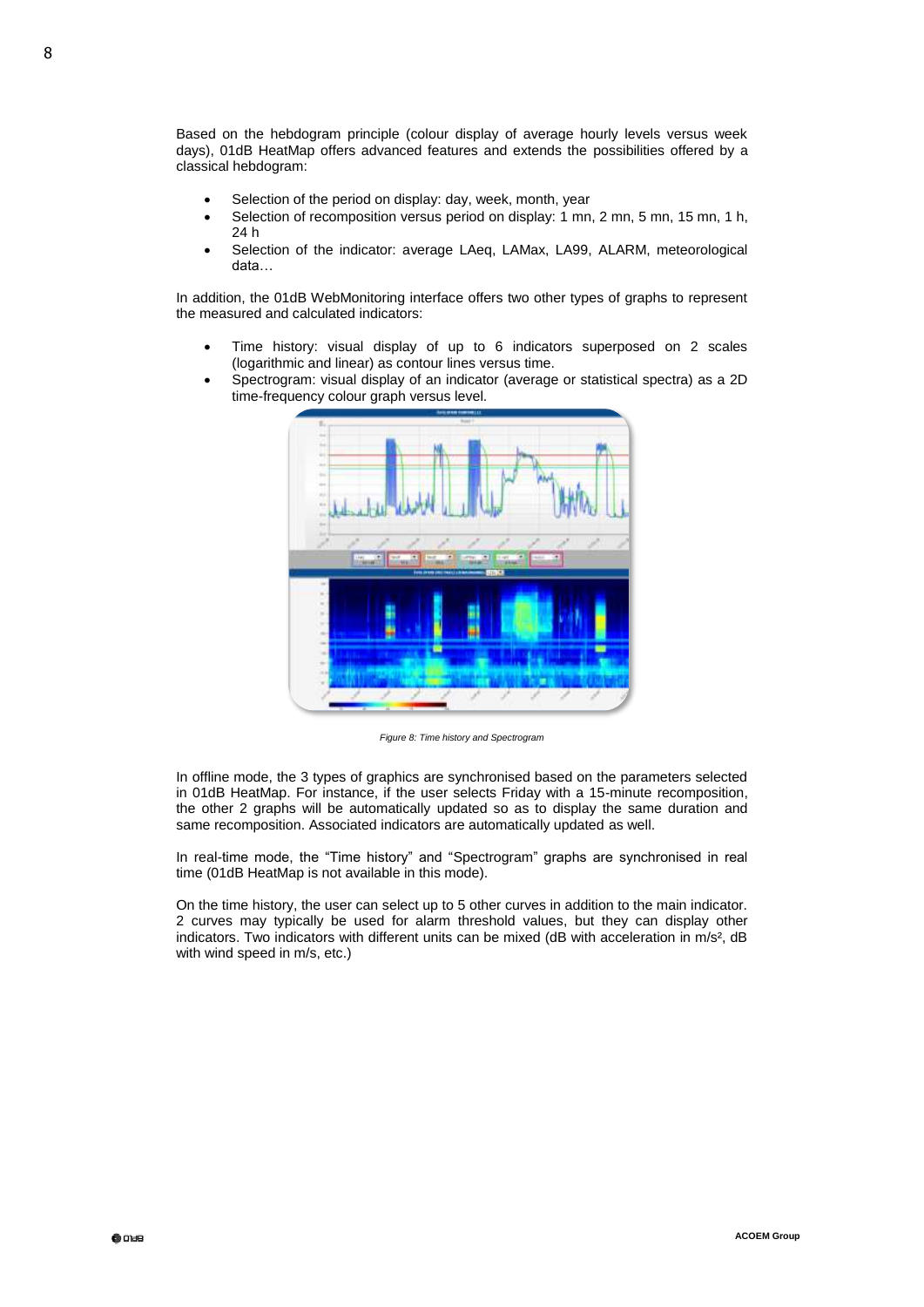# **REAL-TIME INFORMATION**

#### **IN CLOSE CONTACTWITH YOUR PROJECT**

Many monitoring projects (construction sites, racing circuits, etc.) require real-time access to the display of noise, vibration, weather indicators and/or occupation-oriented alarms. 01dB WebMonitoring includes many functions to help each user with the real-time monitoring of his/her project activity. Based on this information, he/she will then be able to decide on specific actions in order to manage his/her noise and/or vibration impact: stop of a noisy phase in a construction site, decrease of the number of cars allowed on a racing circuit, etc.

01dB WebMonitoring allows for real-time display in different forms as a:

- Superposition on a geographical map
- table
- time history
- Spectrogram (frequency history versus time)

#### **ON-DEMAND AND PERMANENT REAL-TIME**

Each 01dB WebMonitoring project benefits from the on-demand real-time display function. With a simple click, the user can trigger the measurement terminals to transfer the indicators in real time and thus view the main indicators (LAeq(1s), sliding LAeq, wind speed, etc.) on the Web interface. In this configuration, the user cannot view any event that occurred before his/her login to the system.

In addition, 01dB WebMonitoring offers a "continuous real time" option that allows, once connected to the project website, to view the last 30 minutes elapsed (stored in a buffer memory). In this case, the user can easily detect the event that triggered the alarm when analyzing the time history of the incriminated point.

### **INFORMATION ON GEOGRAPHICAL MAP**

A geographical map displayed on the "Site" page of the Web interface allows viewing the position of each measurement point with a tag containing a real-time indicator. This indicator can be associated with threshold values; their violation leads to a colour change for the background of the tag (green, orange or red).

This indicator is also available in a table located on the right of the map; upon threshold overstepping the background colour changes correspondingly.

01dB powerful noise monitoring terminals allow for simultaneous recording and sending of multiple indicators. The user can then display these indicators in the table as shown on Figure 9. In this case, he/she can select the indicator displayed on the map by clicking directly on the picture.

| INDICATEURS TEMPS RÉEL |  |                                       |  |  |  |
|------------------------|--|---------------------------------------|--|--|--|
|                        |  | Point LAeqT LAexPT LAeqsT LnsT LCpeak |  |  |  |
|                        |  |                                       |  |  |  |
|                        |  |                                       |  |  |  |
|                        |  | 36 R                                  |  |  |  |
|                        |  |                                       |  |  |  |

*Figure 9: Table of real-time indicators*



*Figure 10: Alarm information*

The information on occupation-oriented alarms is also available in real time on the map. A colour bell (green, orange or red) indicates the number of alarms counted since the last acknowledgement (see the alarm-dedicated chapter for more details). The background of the point number will reflect the alarm status.

9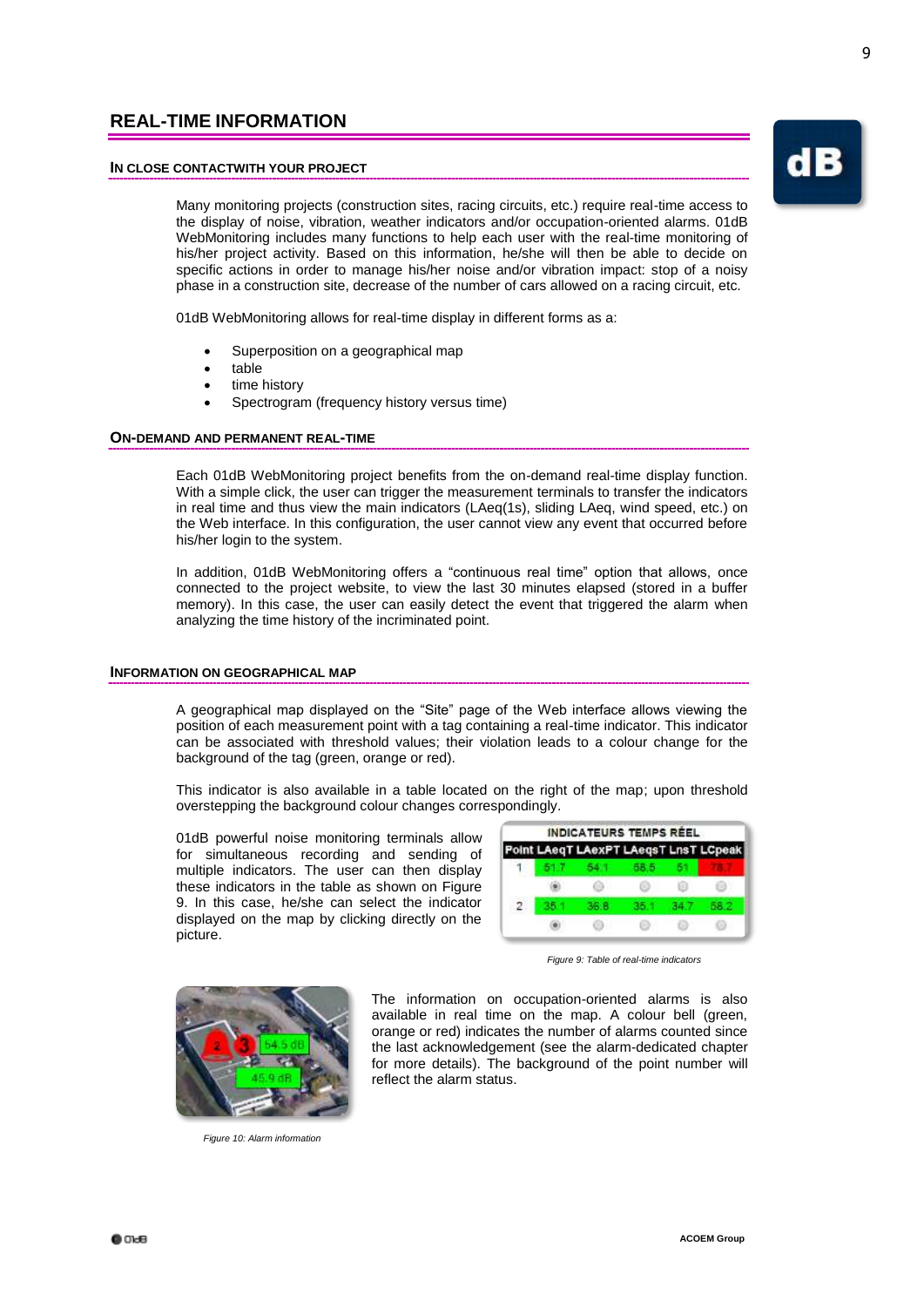#### **REAL-TIME TIME HISTORY**

With 01dB WebMonitoring, the user can access the indicators time history in real time. Two options are available:

- View the main indicator for all project points on the "Stations" page
- View the "Station" page devoted to a single point

In the latter case, the user can follow up to 6 indicators in real time simultaneously. The "Station" page also allows displaying a Spectrogram in real time, as well as weather information associated to the selected point whenever available ». In case such weather information is available from a different location, it can be accessed using the pull-down list available in the weather banner).



*Figure 11: Real-time time history (6 indicators)*

#### **SPECTROGRAM**

01dB WebMonitoring allows for the real-time display of the frequency representation of the levels measured versus time. It consists of a Spectrogram with time plotted along the x axis while frequency appears along the y axis. The corresponding indicator level is represented by a colour scale assigned to each third octave band.



*Figure 12: Real-time Spectrogram*

The Spectrogram allows, among other, for the efficient monitoring of a noise event with a pronounced frequency tone. The user can thus get a better understanding and interpretation of the monitored activity.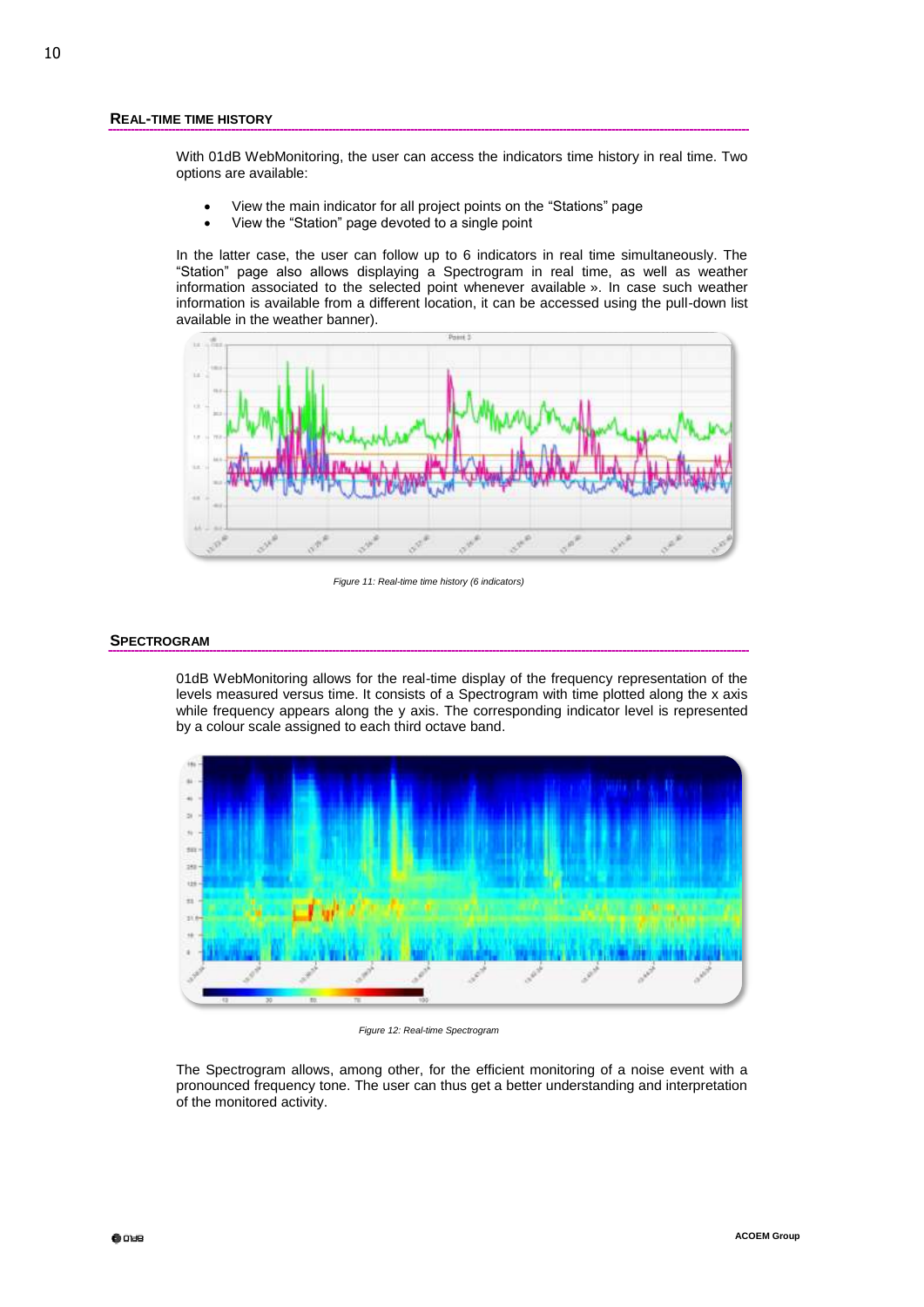#### **WEATHER DATA**

A weather station can be connected to a noise monitoring terminal, collected data are then simultaneous transferred and perfectly synchronised with the acoustic indicators. These data are available in real time or in offline mode in different forms:

- Weather banner indicators in real time on the "Site" page and on the "Station" pages
- Weather banner indicators on the "Point" pages in offline mode
- Real time display of time history on the "Station" page
- Time history on the "Point" pages in offline mode

| U       | n | ۰.   |                     |        | ⊕ | Ρω      |
|---------|---|------|---------------------|--------|---|---------|
| har = 1 |   | 1.8% | 01 <b>8 8 figur</b> | 1 medi |   | L2 km/h |

*Figure 13: Weather banner*

The following weather indicators are available in real time:

| Wind speed                 |  |
|----------------------------|--|
| Wind direction             |  |
| Air temperature            |  |
| Relative humidity          |  |
| Rain intensity             |  |
| <b>Barometric pressure</b> |  |

*Figure 14: Weather station*

## **MANAGEMENT OF OCCUPATION-ORIENTED ALARMS**

#### **ANTICIPATING PROBLEMS**

The monitoring of a project does not only consist in measuring and observing noise and/or vibration levels. It is indeed necessary to act rapidly in order to anticipate problems: residents' complaints, damages to buildings, etc. To do so, some indicators must be monitored and compared in real time with thresholds the definition of which can be more or less complex. A violation of these threshold values automatically results in one or several actions, such as:

- Sending of an e-mail
- Text notification messaging
- Signal recording
- Event coding
- Triggering of a warning light or sound alarm...

With 01dB WebMonitoring, the user has a set of powerful tools that will help him/her keeping the project activity compliant with the objectives (integrity of individuals and/or neighbouring buildings).

## **PERFORMING INDICATORS**

Prior to threshold definition the adequate indicators must be selected. In addition to standard indicators (LAeg(1s), 1/3<sup>rd</sup> band spectra, etc.), ACOEM offers with all monitoring terminals of 01dB brand (DUO, CUBE, OPER@, dB4, etc.), a series of relevant indicators particularly suited to monitoring applications:

- sliding LAeq level with sliding duration programmable per period,
- sliding Ln level with sliding duration programmable per period,
- exposure level, assessed for each integration time taking into account a predefined background noise level over the integration period,
- spectrum template in third octave, etc.

01dB WebMonitoring offers multiple possibilities in combining all indicators available, so as to always find the right combination meeting the project requirements.

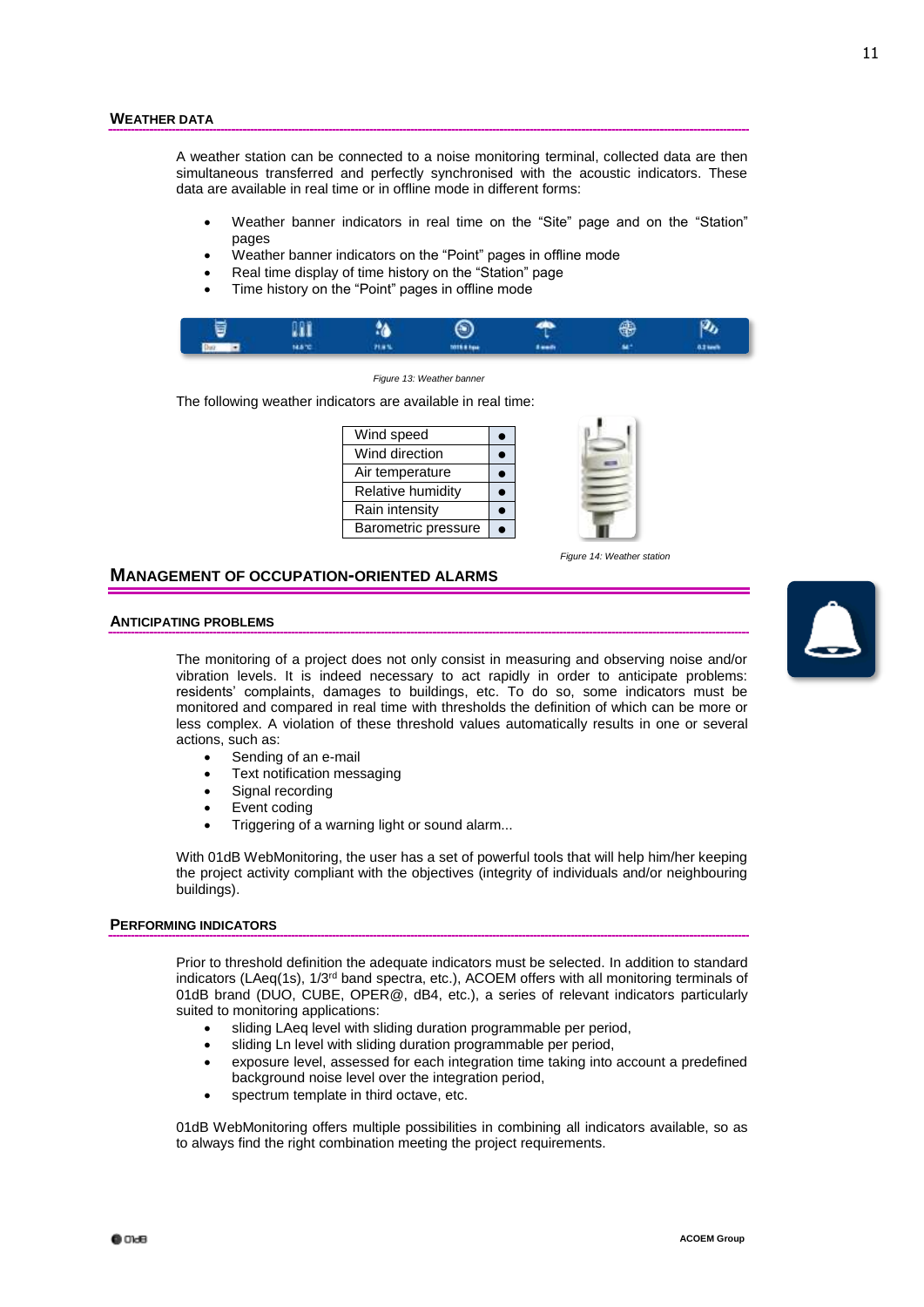#### **UNLIMITED THRESHOLD DEFINITION**

The selection of the indicator/threshold pair is essential to control the activity of a project. Depending on the project type, one can use existing regulations, guidelines or most often an acoustician's experience. The required definition can thus vary from a simple threshold to a more complex combination of indicators.

To meet the requirements of these multiple requests, 01dB WebMonitoring relies on a powerful threshold definition available with each of the 01dB measurement terminals. The principle relies on an event configuration that contains one or several triggers (depending on the selected option).

To define a trigger, the user can select among the parameters stored at the integration time (IT), in addition to the advanced indicators defined above, and each frequency band or even weather parameters. **COLOR** archevinore.

Each trigger is defined by 7 different parameters (start and end threshold, pre/post-trigger delays, etc.). Furthermore, each trigger can be defined over a restricted period (typically 1 hour), which allows then to create up to 24 different triggers over an entire day.



*Figure 15: Threshold definition parameters*

With the Advanced Trigger option, 5 triggers can

be associated with logical operators (AND / OR) to define an event. This option allows creating up to 5 events, the activation of which can be programmed for each day within a week (e.g., different thresholds for Saturdays and Sundays).

When the conditions of a trigger are fulfilled, the associated event will induce different actions: recording of the audio signal, parallel recording using a faster integration time, control of a TTL output, etc.. In parallel the information is sent to the central server connected to 01dB WebMonitoring.

## **CENTRALISATION AND OPTIMISATION OF ALARMS**

01dB WebMonitoring centralises all the alarms coming from the different terminals active on a project and send alarm information to a predefined distribution list using different communication means: E-mail, SMS, etc. All information is stored in a database, the content of which is available for each measurement point and for the entire project.

The transferred information includes the type of alarm, the project name, the measurement terminal that issued the alarm, the point (in case of a multichannel system) and the alarm date.



*Figure 16: Sample e-mail associated with an alarm*

This centralisation process also allows optimising the management of threshold violations and avoiding false alarms. Stopping a noisy phase in a construction site can result in significant expenses. Today, most systems use alarms triggered on basic thresholds that can lead to untimely interruption of the construction work.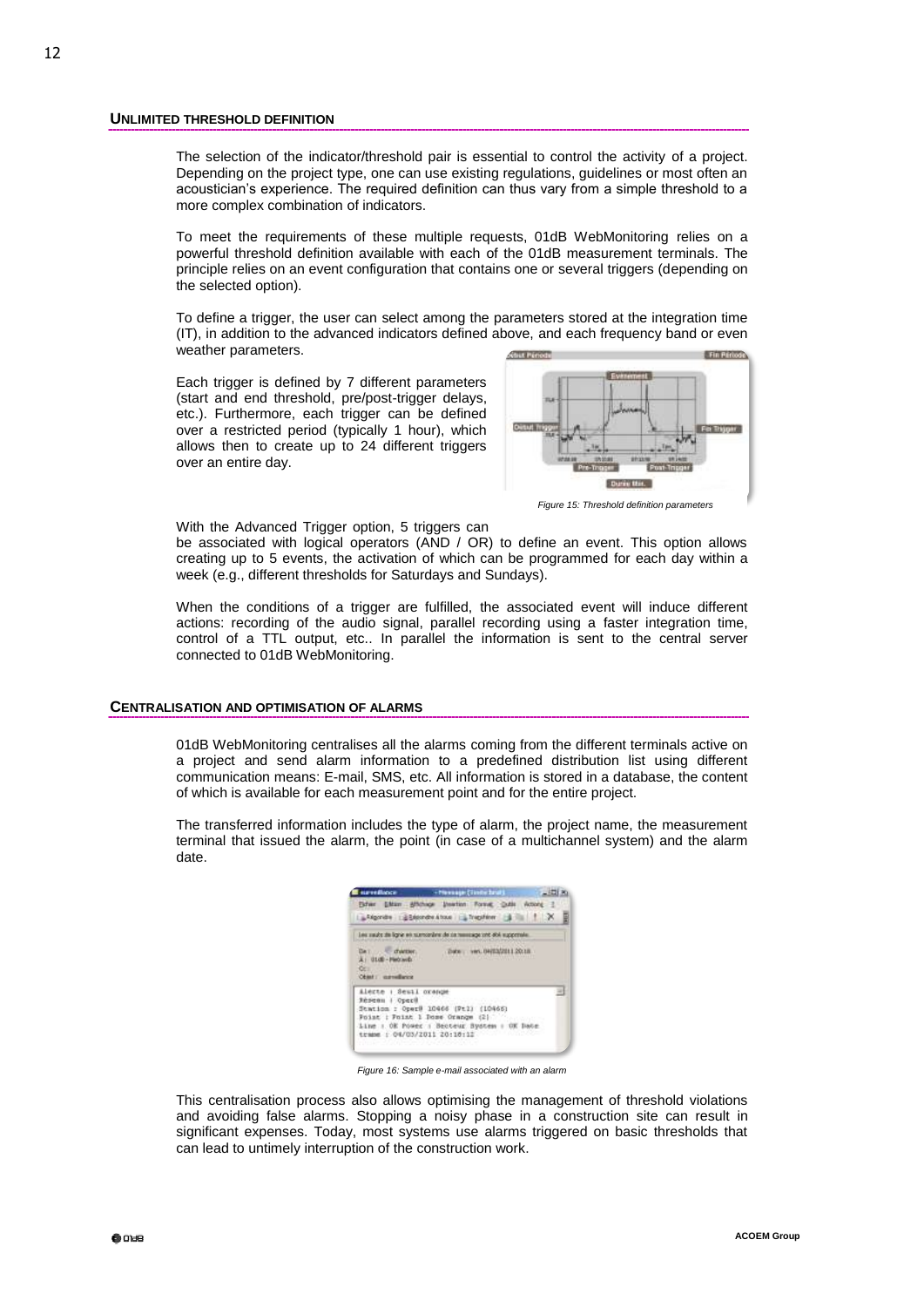01dB WebMonitoring integrates the following smart features:

#### **2 alarm levels**

For each indicator, the user can define 2 types of alarm: orange, then red. Reaching the first alarm (orange) will result in text messaging information to the managers who will decide whether they keep working while risking to reach the red alarm (which is general lead to penalties) or if they prefer engaging in a less noisy activity.



*Figure 17: LAeq time history with Red and Orange thresholds*

Orange and red thresholds can be based on the same indicator with 2 different levels (e.g., 75 dB(A) and80 dB(A)) or on 2 different, but complementary, indicators. For instance, a sliding LAeq can be set to 10 mn as an orange alarm to take into account events with a high level over a short period, while a dose indicator over the daily duration of the construction site might be better suited as a red alarm.

#### **Alarm counter**

01dB WebMonitoring also allows using an alarm counter. For instance, the switch to red alarm mode can be triggered only if the orange alarm has been violated X times. This is especially interesting for impulse noises or for repeated vibration shocks.

#### **Alarm combination**

Another powerful function delivered by 01dB WebMonitoring is the combination of alarms issued by different terminals. Typically, the violation of a sound level at a point located on the property boundary of a construction site can be due to the impact of the site or to another noisy event occurring outside (e.g., road traffic). In order to decrease possible errors, an additional alarm can be defined dedicated to checking the vibration originating from the construction site. The combination of both alarms (noise and vibration) using an "AND" condition will trigger more reliable information than a single one based on noise information.

#### **MANAGEMENT FROM THE WEB INTERFACE IN OFFLINE MODE**



The user can manage the alarms directly from the available Web interface. As a matter of fact the user can visualize directly on the « Site » page each monitored location and related alarms identified with a colored bell (according to the current alarm status). The bell icon also indicates the number of alarms recorded since the last acknowledgement by the user.

By clicking on the bell, the user will gain access to a window in which he/she can add comments about each alarm and acknowledge it (hence confirm that the alarm has been taken into account, and will be stored in the database). Comment inputs will be inserted in the reports available for each measurement point.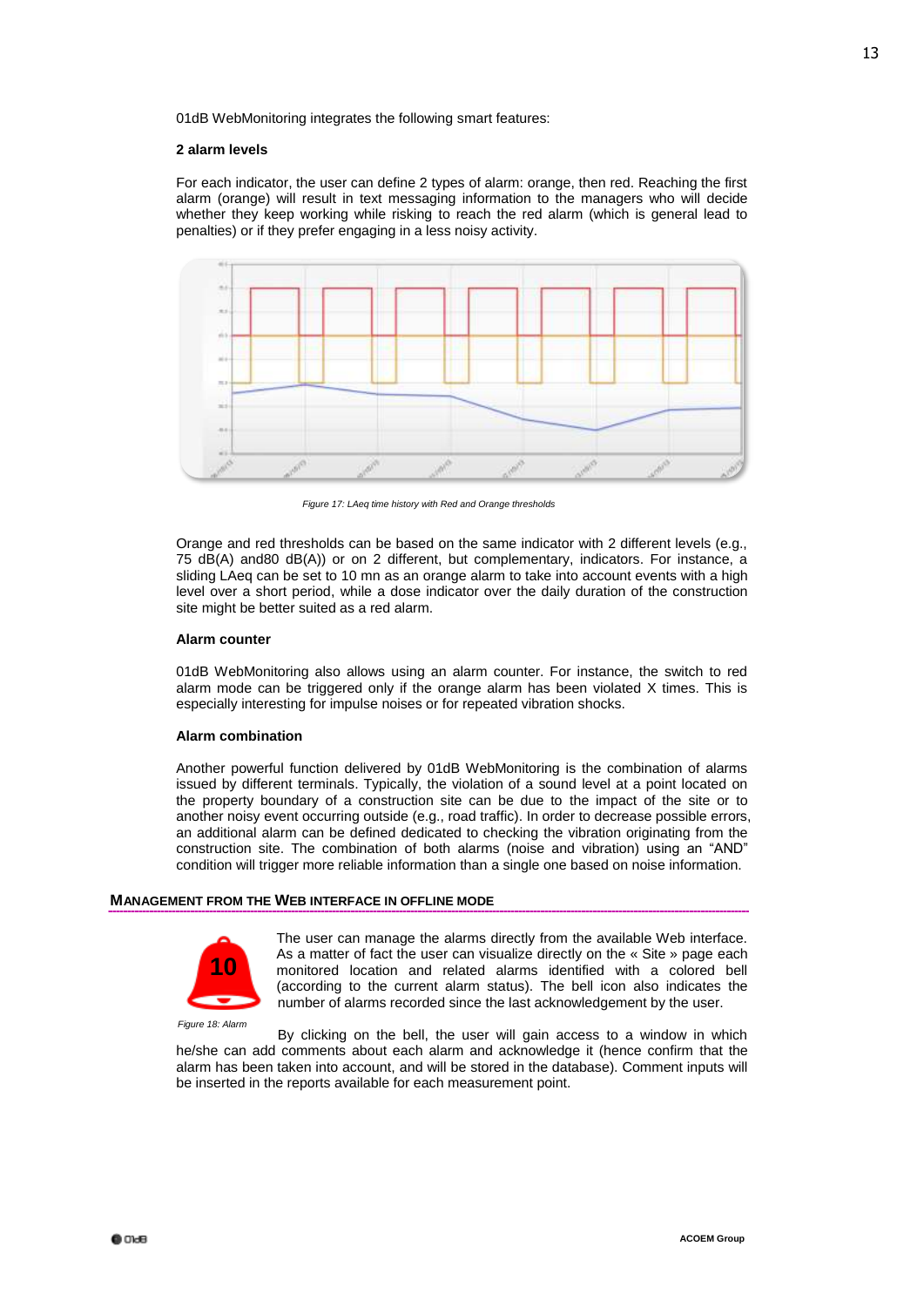| 16/10/2013<br>66.30<br>Commertane | <b>Alarmed</b> |                                         |  |
|-----------------------------------|----------------|-----------------------------------------|--|
|                                   |                |                                         |  |
| 10/11/3                           | 1,53,55        | <b>BUILDING</b><br>п<br>п<br>77.55.45   |  |
|                                   |                | Figure 19: Alarm acknowledgement window |  |

The user can decide if he/she prefers to view the information in real time (the bell icon will blink if the alarm is orange or red) or in offline mode by selecting a day in the monitoring history. In this latter case, the icon will remain steady and the total number of alarms recorded over the selected day will be displayed inside the bell.

## **MANAGEMENT FROM THE WEB INTERFACE IN OFFLINE MODE**

Alarms are visible in the 01dB HeatMap table displayed on the "Point" page. Clicking on a cell of this table will open the alarm manager. The user will then be able to comment each alarm identified in the selected period.

Periods containing alarms are also shown on the time history with coloured areas (emphasis on orange and red alarms only). It is then easy to display measurement information (noise, vibration, etc.) and the corresponding alarms over the selected period of time. This further improves the overall efficiency of the monitoring process managed by the user.



*Figure 20: 01dB HeatMap and time history with alarm information*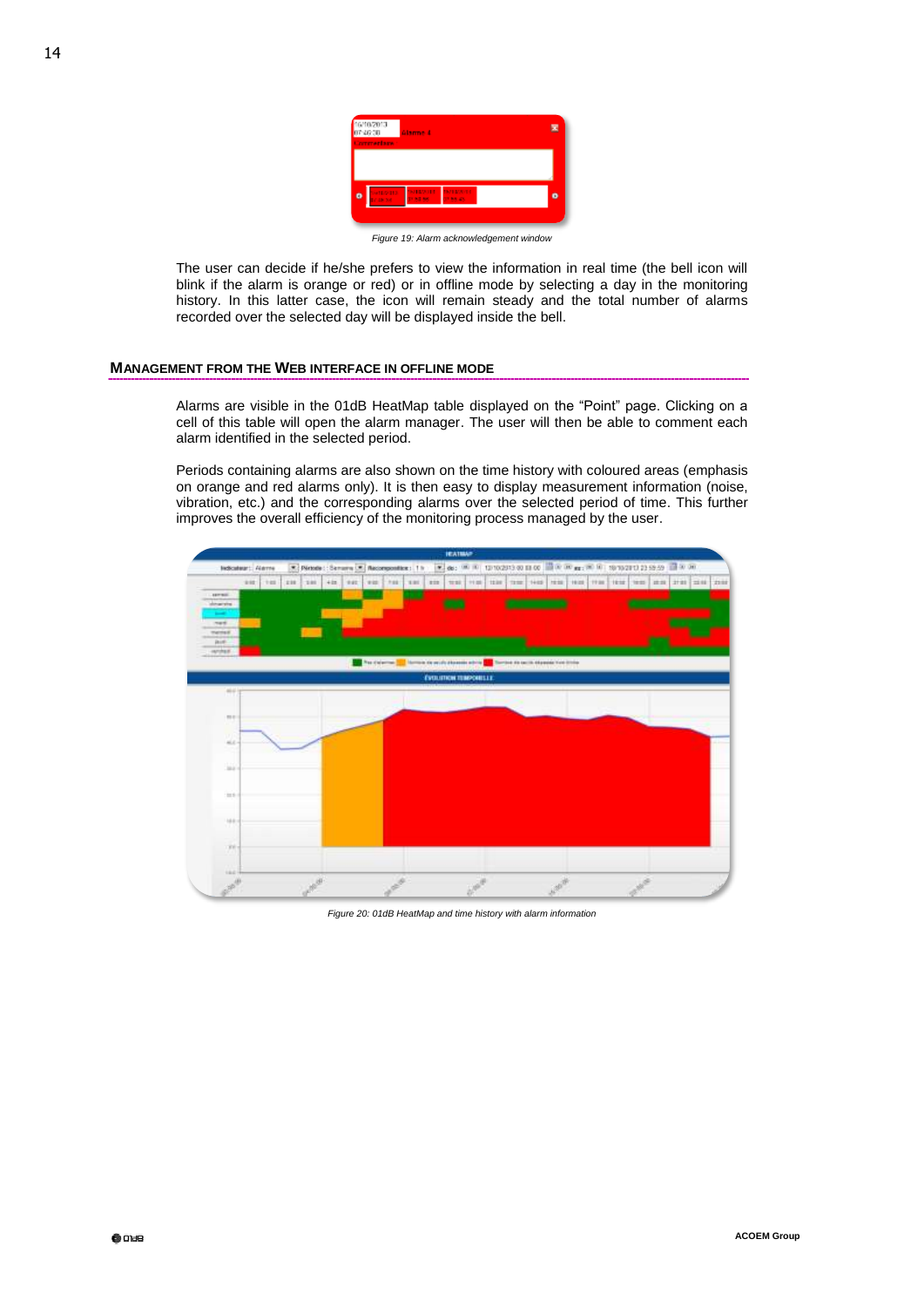# **REPORTING**

#### **SUMMARY PAGE**

The summary page available from the page associated with each measurement point gives an overview of a selected indicator's amplitude distribution over a user-defined period of time. Display parameters can be set to the user's convenience (for instance to focus on a certain amplitude range only).

The example below shows how the Lden indicator yearly distribution, with a level ranging from 55 to 60 dB.



*Figure 21: Summary page over a 50-day period*

#### **POINT REPORT**

From the "Point" page, one can generate a customisable report in Word format (PDF and JPG formats are also available).

With a few clicks, the user can set up his/her "Point" page with essential information relative a selected period. One simple click is then enough to generate a standard report or a report customised with a specific graphic charter depending on the customer's requirements.



*Figure 22:* Comprehensive report on a point

The report summarises the following information:

- Location of the considered measurement point(s) and related description
- 01dB HeatMap over the period displaying the indicators selected by the user
- List of alarms over the selected period of time
- Time history of selected indicators
- Table of indicators

As the report can be generated in Word format, users can make changes and add information that is not directly available on the 01dB WebMonitoring Web interface.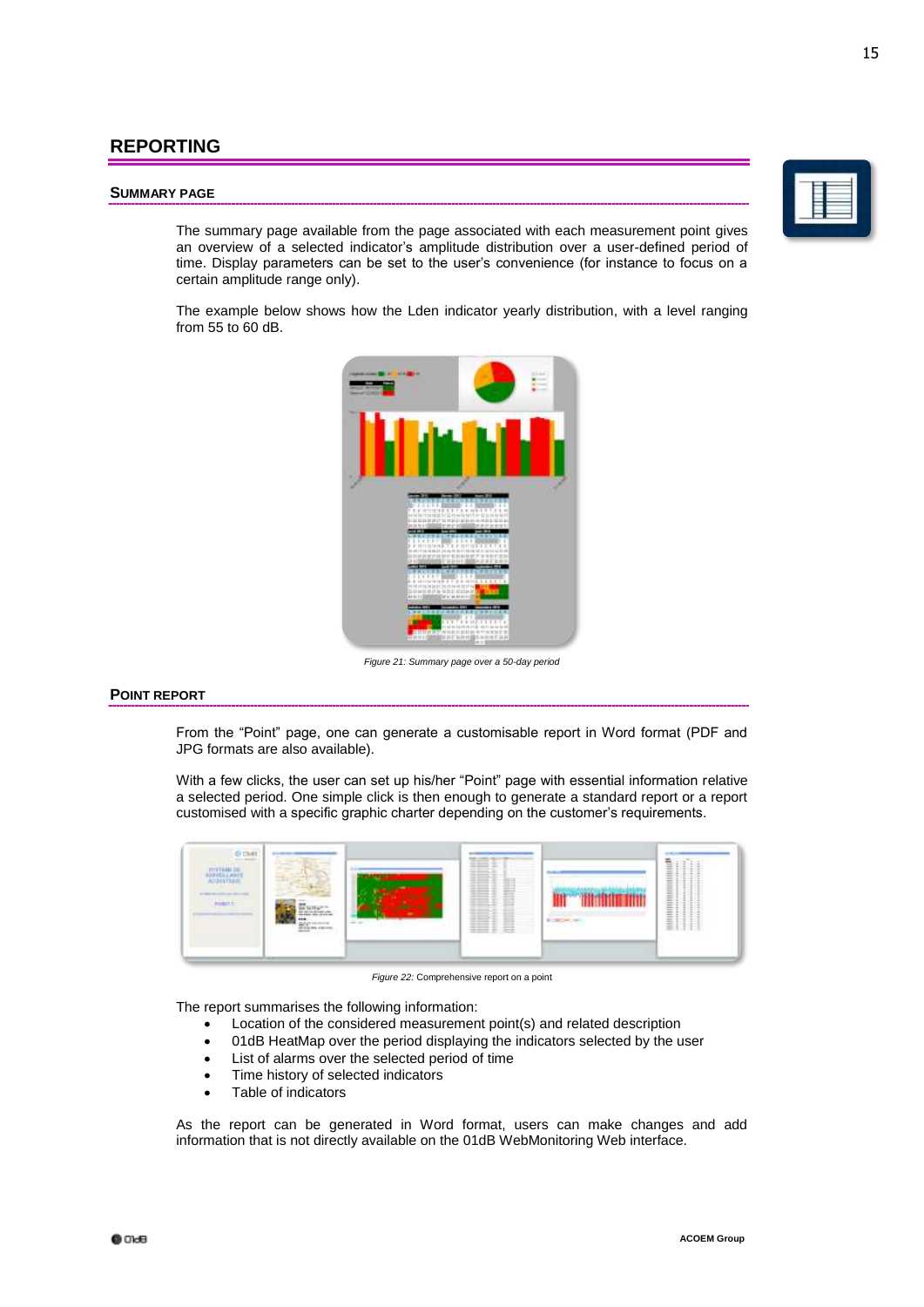# **ASSOCIATED SERVICES**

The services vary depending on the countries. Please contact ACOEM or one of our official distributors for more information.



#### **STANDARD SERVICES**

For a single monthly fee per monitoring terminal, 01dB WebMonitoring integrates all the following standard services:

- Provisioning of a calibrated, checked, predefined, ready-to-use measurement terminal (accessories and 3G subscription included)
- Standard replacement of the complete or part of the monitoring terminal in case of a failure
- Set-up of the Web interface in standard mode (publishing of indicators every 6 hours, on 1mn, 15mn, 1h and 24h basis, and in real time on request) including information provided by the customer (information on project, pictures of measurement points, desired indicators, etc.).
- Management of raw data over the entire cycle: transfer from measurement terminals to the server, storage and backup, provisioning on FTP server.
- Management of the IT system
- Automated processing of raw data for aggregation and display on the Web interface
- Availability of one or several accesses to the Web interface over the entire monitoring period and up to 6 months thereafter.
- Availability of the dBTRAIT software for raw data processing
- Periodic management of the monitoring terminals and global system for verification of the proper operating and receiving of all data
- Customer service for all questions regarding the project

#### **OPTIONAL SERVICES**

As an option (monthly fee or fixed amount), ACOEM offers the following services:

- On-site installation of the monitoring terminals
- On-site maintenance within 72 h
- Periodic on-site maintenance (including calibration)
- "PROTECTION" option allowing for the payment of a fixed and predefined amount only in case of theft or degradation
- Dismounting of the monitoring terminals
- Provision of a 6-sensor weather station
- Web interface in "ADVANCED" mode (data publishing every 30 minutes, continuous real time with a 30min buffer, advanced indicators, etc.)
- Customisation of the graphic charter of the Web interface

#### **SERVICES ASSOCIATED WITH YOUR OWN HARDWARE**

For any customer owning a 01dB measurement terminal (DUO, CUBE, OPER@, etc.) compatible with 01dB WebMonitoring services, ACOEM offers the possibility to use all related Web services (data management, Web interface, etc.).

Each 01dB customer can thus decide to invest in the purchase of additional equipment or to subscribe to a full monthly offer.

The "NEVER STOP" offer allows ensuring maintenance of the customer equipment over the entire monitoring period (standard replacement during the repair phase of a faulty equipment)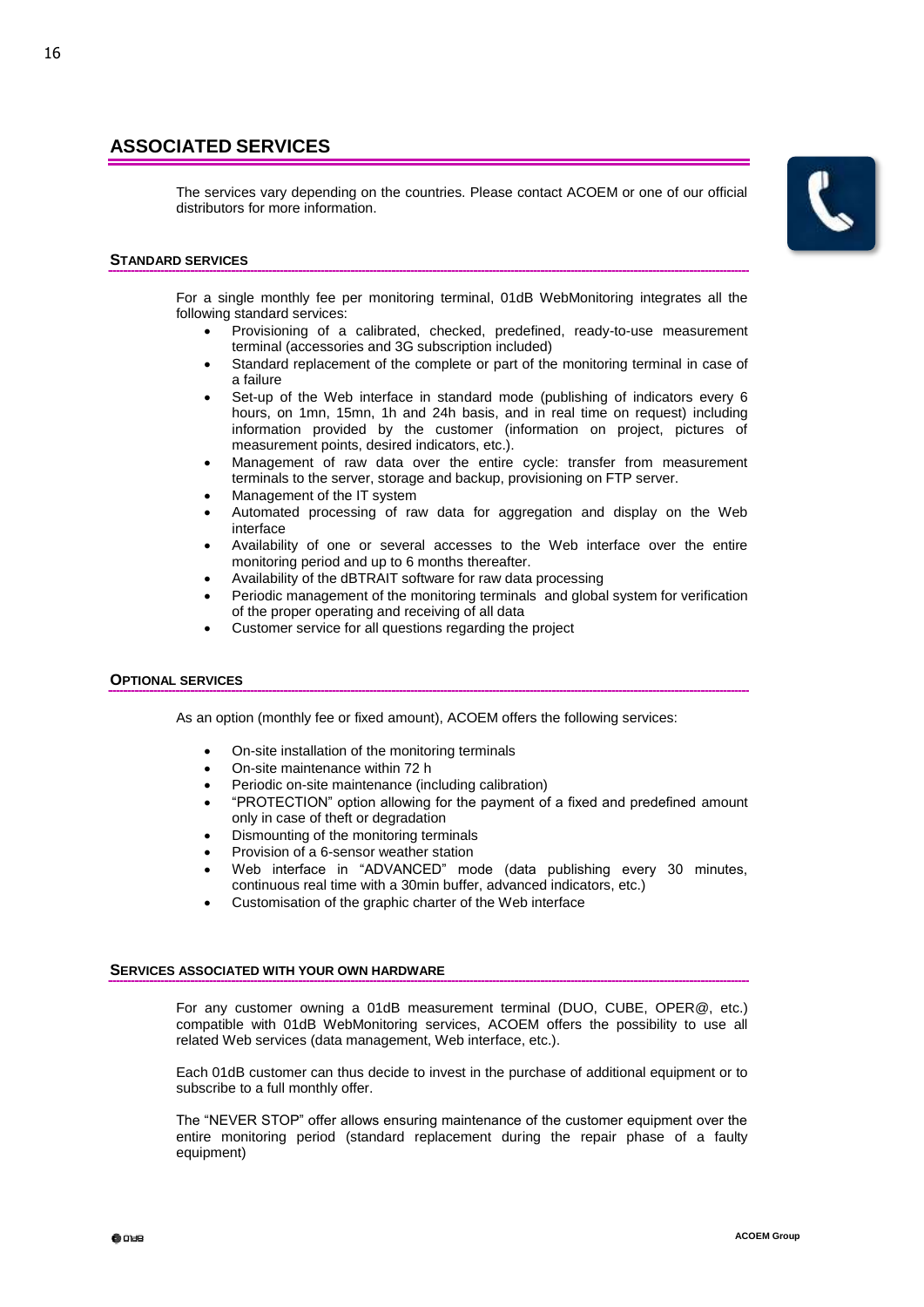#### **Standard and advanced configuration**

01dB Webmonitoring can be configured in 2 modes: Standard and Advanced. The Advanced mode allows getting access to more indicators in real time or offline (LBeq, LCeq, aggregation interval (2mn, 5mn…). The parameters which are available only with the Advanced mode are shown in.*italics* Please ask for more details about customized configurations. .

#### **Real time mode**

The available indicators are displayed according to the integration time (IT) relative to each monitoring terminal: Ranging between 1s and 3600 s, a typical IT is 1s. The corresponding data are available on the real-time pages (last 30 minutes)

#### **Display forms**

- Tag on a map with geo-localization
- Table form
- Time domain evolution (up to 6 curves)
- Spectrogram

#### **Acoustic indicators**

- LXeq(DI) [dB] : X = A, *B, C, Z*
- LZeqF(DI) Hz [dB] : LZeq 6.3 Hz … LZeq 20 kHz
- LXpeak(DI) [dB] : X = C, *Z*
- LXYTMinMax(DI) [dB] :
- $\bullet$  X = A, B, C, Z
- $Y = S, F, I$
- LXYeq(DI) [dB] :
- $X = A, B, C, Z$
- $Y = S, F, I$
- LAeqsT(DI) [dB] (sliding LAeq)
- LnsT(DI) [dB] (sliding LN)
- LAexPT(DI) [dB] (nose exposure level)
- LXYTd [dB] : LAFT3, LAIT3, LAFT5, LAIT5

#### **Vibration indicators**

- AW(DI) [m/s²] : A lin, *AWd\*, AWk\*, AWf\*, AWh\*, AWc\*, AWe\*, AWj\*, AWb\*, AWm\**
- PPV(DI) [mm/s] : *PPVx, PPVy, PPVz,* PPV
- PVS\*(DI) [mm/s]
- $\bullet$  V(DI) [mm/s]
- $\bullet$  D(DI) [µm]
- \* : computed values based on spectral data

#### **Weather indicators**

- WindS(ti) [m/s]
- WindD(ti) [°]
- $\bullet$  T°(ti)  $[°C]$
- $\bullet$  P(ti) [hPa]
- RainINT(ti) [mm/h]
- Humidity(ti) [%]

#### **Alarms**

.

- Alarm counter
- 2 user defined threshold values (level, number, periods)

#### **Offline mode**

Measurement data are used to calculate so-called aggregated data. The calculation process is based on data collected during periods of 6 hours (Publication every 15 min with the Advanced mode). Data are available on the « Site » and « Point » pages.

#### **Display forms**

- Tag on a map with geo-localization
- Table form
- 01dB HeatMap • Time domain evolution (up to 6 curves)
- Spectrogram
- 

#### **Aggregation periods ti**

1; 2; 5; 10; 15; 30; 60 min and 24 hours

#### **Acoustic indicators**

- LXYTd [dB] : X = A, *B, C, Z*
- LAeqMin(ti) [dB], LAeqMax(ti) [dB]
- L jour [dB]
- L soir [dB]
- L nuit [dB]
- $LIDEN$
- LZeqF(ti) Hz [dB] : LZeq 6.3 Hz … LZeq 20 kHz
- LAN(ti)  $[dB] : N = 1, 10, 50, 90, 99$
- *LZNF(ti) [dB] :*
- *N = 1, 10, 50, 90, 99*
- *LZN 6.3Hz … LZN 20kHz*
- LXpeak(ti)  $[dB] : X = C, Z$
- *LXYTMinMax(ti) [dB] :*
- *X = A, B, C, Z*
- *Y = S, F, I*
- *LXYeq(ti) [dB] :*
- *X = A, B, C, Z*
- $Y = S, F, I$
- LAeqsT(ti) [dB]
- $\bullet$  LnsT(ti)  $\overline{[dB]}$
- LAexPT(ti) [dB]
- *LXYTd(ti) [dB] : LAFT3, LAIT3, LAFT5, LAIT5*

#### **Vibration indicators**

- AW(ti) [m/s²] : A lin, *AWd\*, AWk\*, AWf\*, AWh\*,*
- *AWc\*, AWe\*, AWj\*, AWb\*, AWm\** PPV(ti) [mm/s] : *PPVx, PPVy, PPVz*, PPV
- $\bullet$  PVS<sup>\*</sup>(ti)  $\lceil$ mm/s $\rceil$
- $\bullet$  V(ti) [mm/s]
- $\bullet$  D(ti) [µm]
- \* : computed values based on spectral data

## **Weather indicators**

- WindS(ti) [m/s]
- WindD(ti) [°]
- $\bullet$  T°(ti)  $[^{\circ}C]$
- $\bullet$  P(ti) [hPa]
- RainINT(ti) [mm/h]
- Humidity(ti) [%]